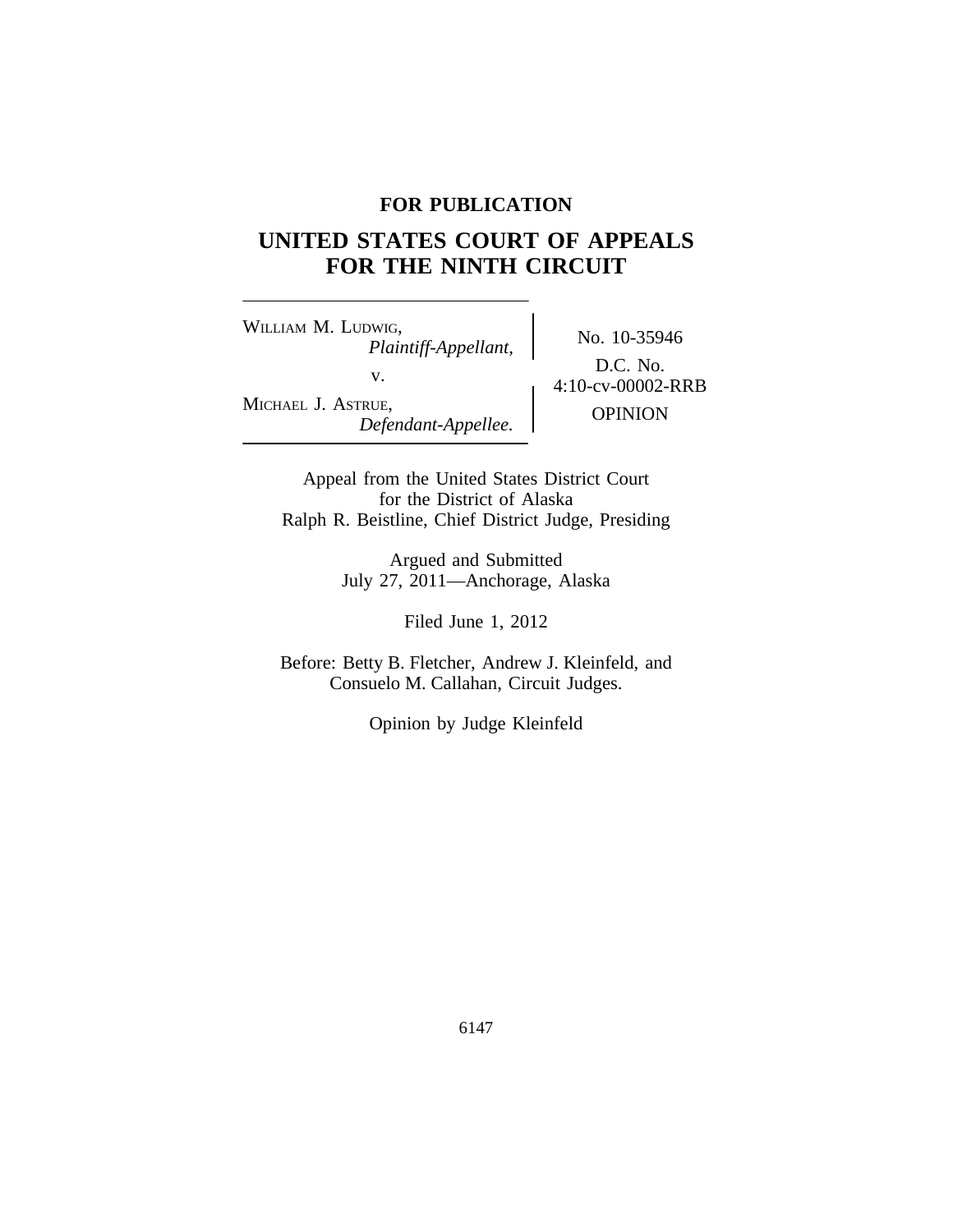## **COUNSEL**

Paul B. Eaglin, Eaglin Law Office, Fairbanks, Alaska, for the appellant.

Jordan D. Goddard, Assistant Regional Counsel, Office of the General Counsel, Social Security Administration, Seattle, Washington, for the appellee.

# **OPINION**

KLEINFELD, Senior Circuit Judge:

We address whether an administrative law judge's handling of an ex parte contact was error, and if so, whether it was harmless.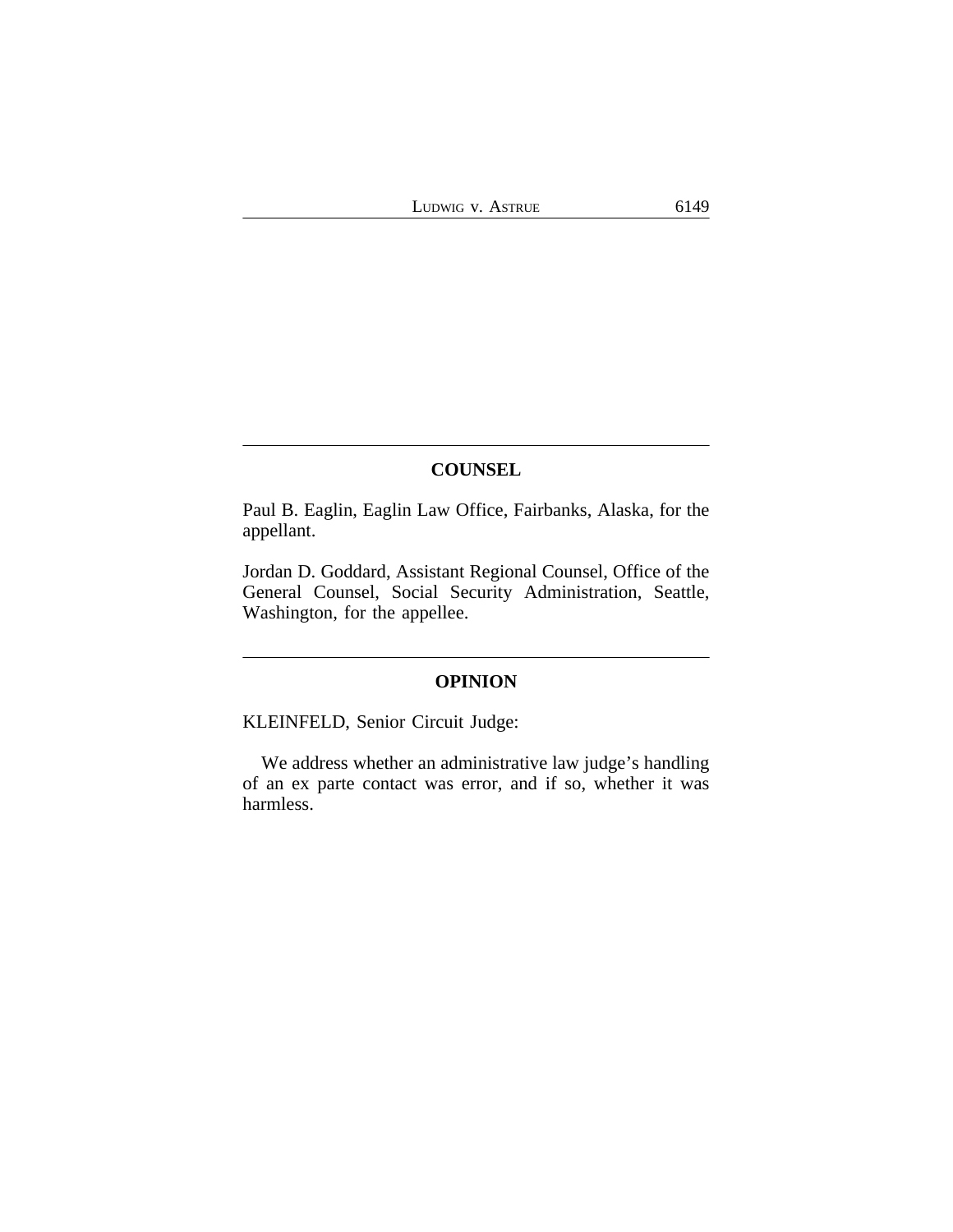## **I. Facts**

Ludwig claimed social security disability,**<sup>1</sup>** his claim was denied, and his appeal to the district court was unsuccessful.

#### *A. The Medical Evidence*

Ludwig told the Social Security Administration in his May 2006 application that he could not work because of epilepsy, bipolar disease, depression, insomnia, and social anxiety. He had not worked since getting fired at his last job as a cook earlier the same year. He had previously worked on a fishing tender, and as a welder and a cook. In his initial interview, Ludwig attributed his inability to work to his psychiatric problems, not his physical condition. But at his hearing, he claimed disabling arthritis in his knees, hips, and ankles, and degenerative disease in his low back. He testified that he had severe pain if he lifted as much as 15 pounds.

Ludwig had extensive medical records from correctional facilities and community health facilities. He had complained of knee problems for ten years, starting when he was in military service. A year before his social security application, he told a medical provider that he could "press 1,000 pounds," and exercised. His description of his symptoms, together with X-rays and MRIs, led to a diagnosis of chronic pain in both knees and possible tears in the meniscus of the left knee. In 2007, the Department of Veterans Affairs (VA) awarded Ludwig ten percent service-connected disability compensation on account of his knee. Two months before Ludwig's social

**<sup>1</sup>**Disability under the Social Security Act is defined as the "inability to engage in any substantial gainful activity by reason of any medically determinable physical or mental impairment which can be expected to result in death or which has lasted or can be expected to last for a continuous period of not less than 12 months." 42 U.S.C. § 423(d)(1)(A). A fivestep evaluation process is used to determine whether a claimant is disabled. 20 C.F.R. § 404.1520; *Parra v. Astrue*, 481 F.3d 742, 746 (9th Cir. 2007).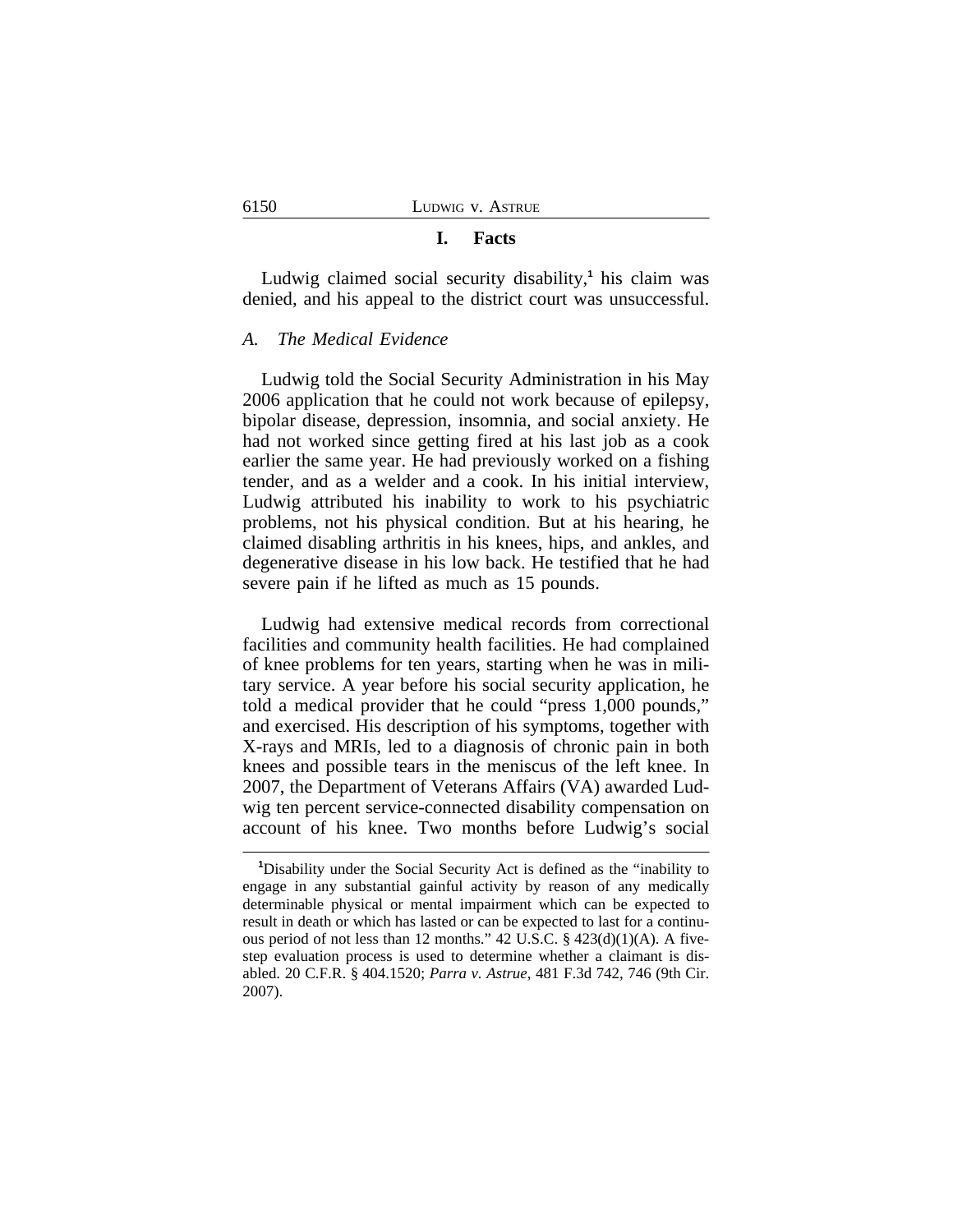| LUDWIG V. ASTRUE | 6151 |
|------------------|------|
|------------------|------|

security hearing, a VA examining physician described Ludwig's knee problems as "minimal." Around the same time, a chiropractic report said that Ludwig was walking normally.

Ludwig also complained of back pain. On June 14, 2007, Ludwig told a medical provider that he had been experiencing low back pain since trying to pick up a dishwasher the previous month. Two weeks later, he reported to a different examiner that he had endured chronic back pain since straining his back eleven years earlier, but had suffered no recent injury. He was diagnosed with lumbar strain and mild disc herniation. Ludwig said to one medical provider that Vicodin was "the only thing that helped before" with the back pain, but was instead prescribed methadone. The prescription was later changed to morphine sulphate, after Ludwig complained of side effects from the methadone. Physical therapy was prescribed, but Ludwig did not complete the sessions.

Ludwig was diagnosed with bipolar disorder in 2002. Medication successfully controlled it. Ludwig reported to his doctor in early 2006, the same year he applied for social security disability benefits, that, so long as he stayed away from alcohol, his medication kept him reasonably stable. After he got fired from his job as a cook, he enrolled in a drug and alcohol treatment program.

He also had a seizure disorder, controlled by medication. An emergency department record shows that Ludwig was admitted to the emergency room in March 2006, after having had a "witnessed seizure while working at the local Denny's restaurant." He testified at his social security hearing that this was an anxiety attack, not a seizure. But he also testified to far more frequent and recent seizures than what he had told his medical providers.

Ludwig's social security application was denied in July 2006. The Social Security Administration's medical consultant, after reviewing Ludwig's records, concluded that Lud-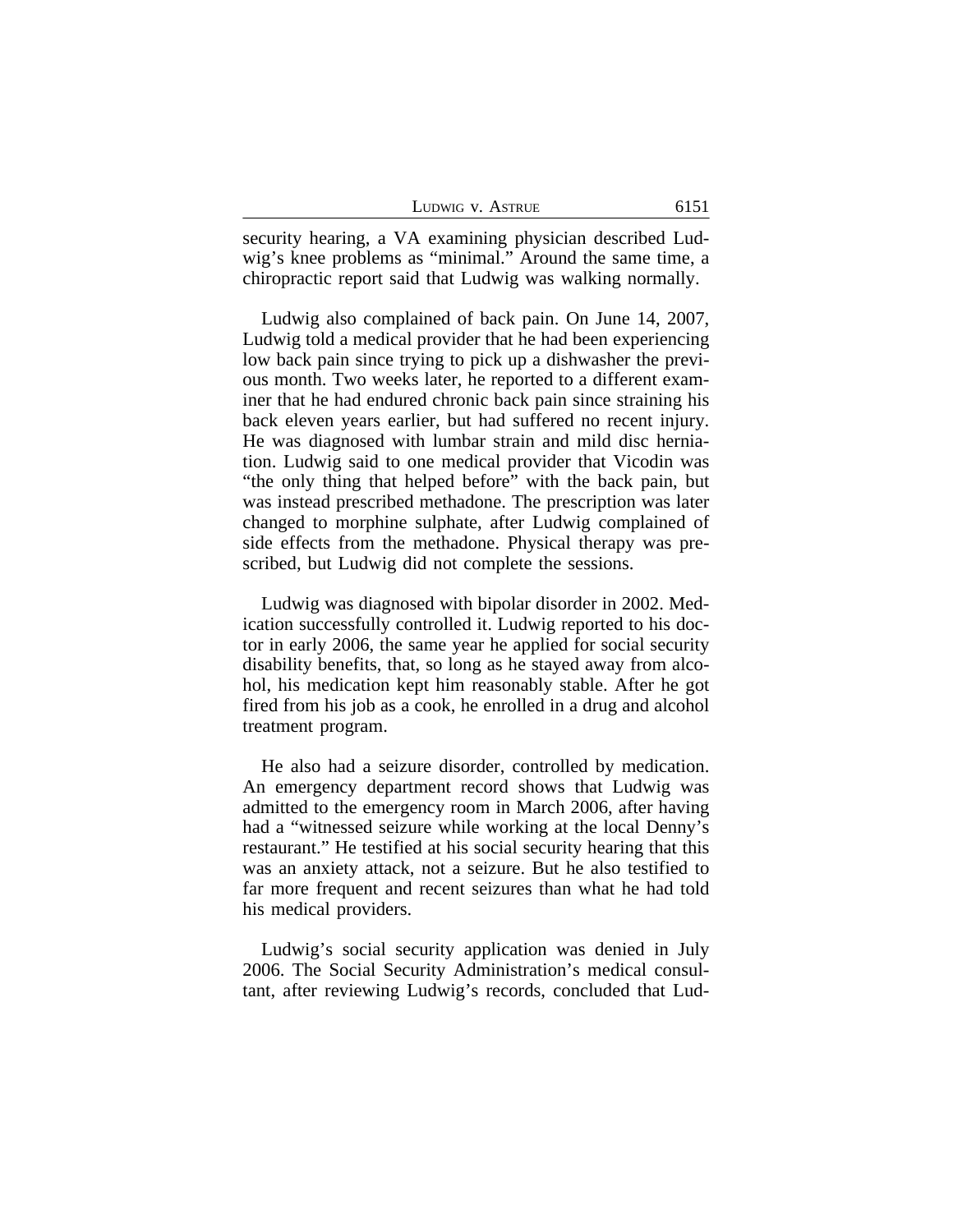| LUDWIG V. ASTRUE |
|------------------|
|                  |

wig's mental impairments caused mild restrictions and difficulties. He opined that Ludwig could lift or carry 25 pounds frequently, 50 pounds occasionally, stand or walk for about 6 hours in an 8-hour workday, and sit for the same amount of time. After the initial denial, Ludwig requested a hearing.

At his hearing, Ludwig testified that he could not lift more than 15 pounds without severe pain, and that it was very painful to sit for more than half an hour. But he also testified that he carried his own firewood into his cabin for heat. He testified that his bipolar disorder made it difficult for him to control his anger, and that he became anxious in crowds of more than ten people. He said he had been fired from his job at Denny's because he could not get along with his coworkers. Ludwig claimed that he suffered three or four grand mal seizures a year, the last one about a month before the hearing. He testified that his petit mal seizures occurred too frequently for him to count. But medical records from 2007 show that he claimed there were three to five year periods where he had no seizures.

## *B. Ex Parte Communication*

Right after the hearing, and before the ALJ had issued his decision, an FBI agent told the ALJ that Ludwig was apparently faking his physical disability. The ALJ immediately sent a letter to Ludwig's lawyer, disclosing the ex parte contact. The ALJ suggested that counsel could contact the FBI agent if he wished, though he did not represent that the agent had agreed to talk to counsel:

Shortly after your client's hearing . . . a special agent with the F.B.I. [ ] informed me that, earlier, he had observed Mr. Ludwig in the parking lot walking with normal gait and station; and when he observed Mr. Ludwig walking inside of the Federal Courthouse (where our hearing was held) he was walking with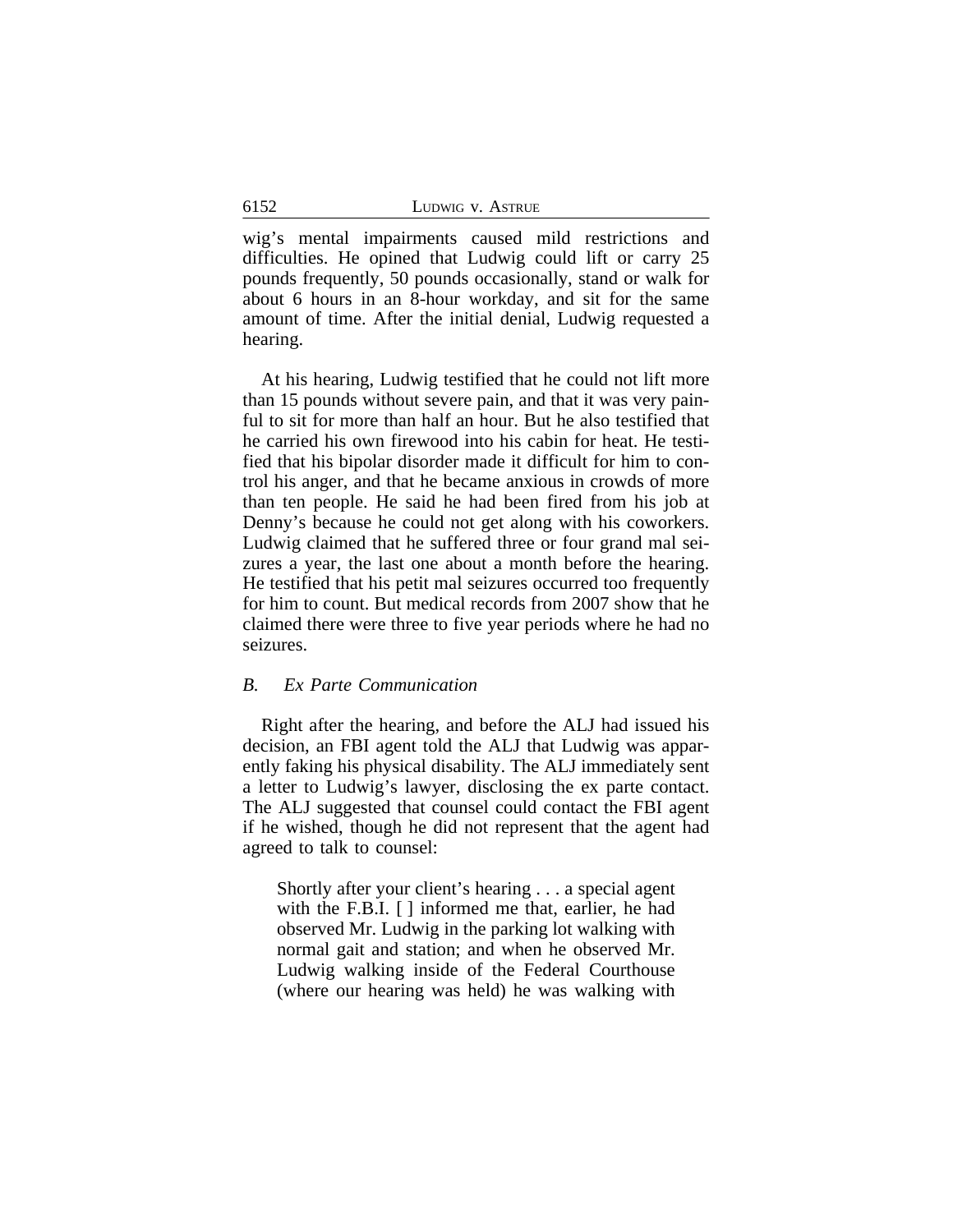an exaggerated limp (which I also observed as he left the hearing room).

Should you wish to inquire further, [the special agent] can be reached at the F.B.I. office at:

101 12th Ave #329 Fairbanks, AK, 99701

Counsel responded, objecting to any weight being given to what the FBI agent had said.

Counsel asked that unless the ALJ gave assurance that no weight would be given to the ex parte communication, he receive a supplementary hearing at which counsel could cross-examine the agent. Counsel intended to address whether, among other things, the FBI agent really had observed Ludwig as he thought, since around a dozen people had been in and out of the several hearings that morning. He questioned the accuracy of the FBI agent's observations, since Ludwig's knee problem was well-documented in the medical records. Counsel also expected to ask whether his client had been under some sort of surveillance, making him recognizable to the FBI agent.

## *C. The ALJ's Decision*

The ALJ found that although Ludwig had a "longstanding seizure disorder," it was "controlled when he takes medication as prescribed." He noted conflicting evidence on Ludwig's physical condition, including Ludwig's claim that he could press 1,000 pounds, the chiropractor's observation that Ludwig walked normally, and evidence of damage to Ludwig's left knee.

The ALJ found that the seizure disorder and diseased tissue in the left knee were "severe" for social security purposes. As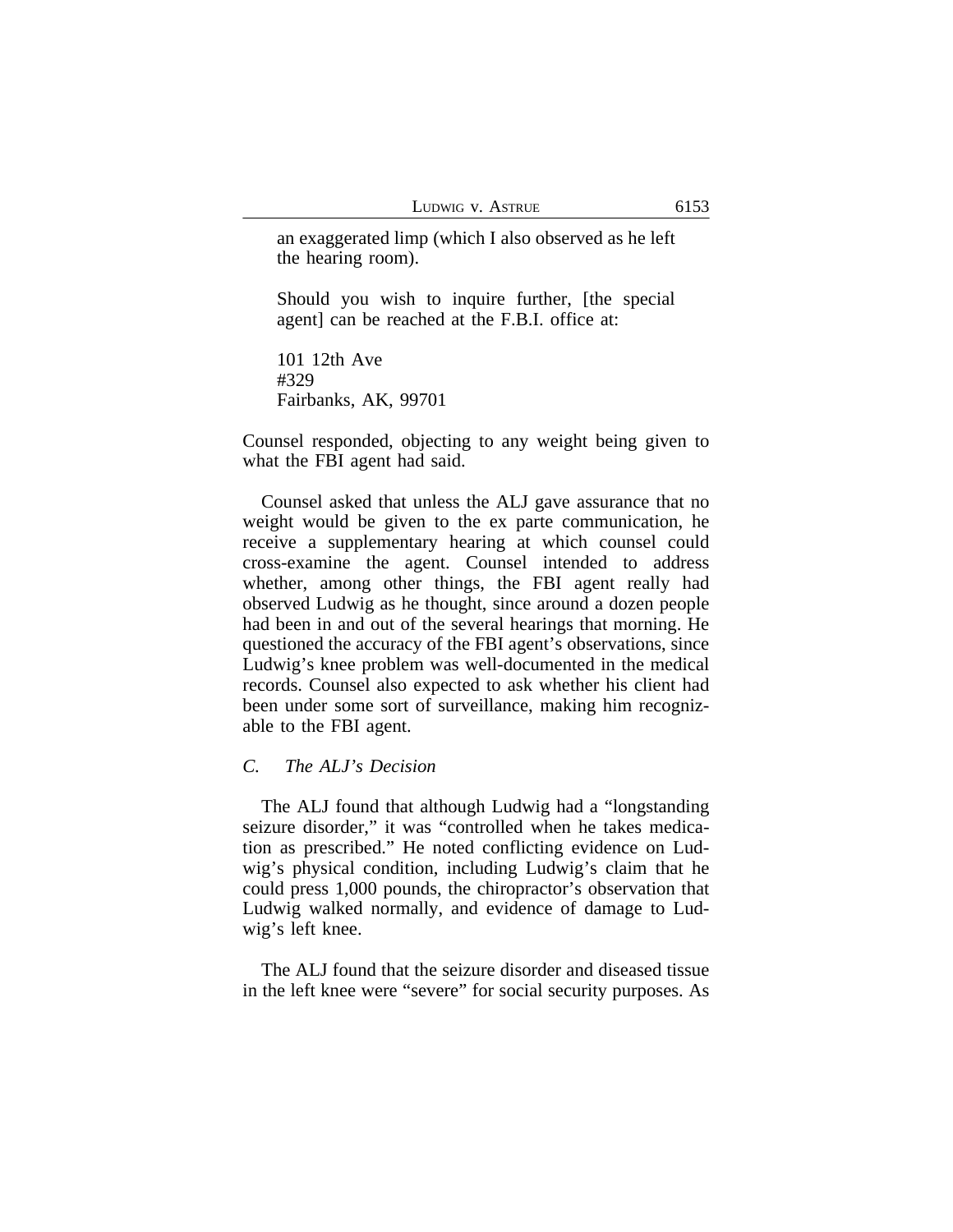for Ludwig's back pain, the ALJ found that Ludwig's "contradictory accounts" and minimal objective findings established that Ludwig "was exaggerating symptoms." He found that Ludwig's bipolar disorder was "well controlled" so long as Ludwig took his medicine and abstained from alcohol, so it caused only "mild" restriction of activities of daily living and functioning.

The ALJ found that none of Ludwig's impairments, separately or together, met the criteria of a listed impairment,<sup>2</sup> and that Ludwig had the capacity to perform "medium" work.**<sup>3</sup>** Most importantly, the ALJ found that Ludwig was not credible, and had exaggerated how intense, persistent, and limiting his impairments were.

The decision notes that the FBI agent told the ALJ after the hearing that the agent had seen Ludwig in the parking lot "with a normal gait and station and subsequently observed the claimant walking with an exaggerated limp once inside the Federal Courthouse." The ALJ wrote that he did "not assign significant weight" to the agent's statements because the FBI agent was not familiar with Ludwig's medical history and observed Ludwig "only briefly." The ALJ did not say, as Ludwig's counsel had requested as an alternative to a supplementary hearing, that the ALJ had not assigned "any" weight to what the FBI agent told him, just that whatever weight he gave it was not "significant."

The ALJ explained that the record contained "other evidence showing [Ludwig had] exaggerated symptoms." Ludwig's testimony about his seizures was clearly exaggerated "based on what he told health providers." Ludwig had claimed for compensation purposes in March 2008 that he could walk "no more than a few yards," but had reported a month before to a medical provider that he had walked two

**<sup>2</sup>***Citing* 20 C.F.R. Pt. 404, Subpt. P, App. 1.

**<sup>3</sup>***Citing* 20 C.F.R. §§ 404.1567(c), 416.967(c).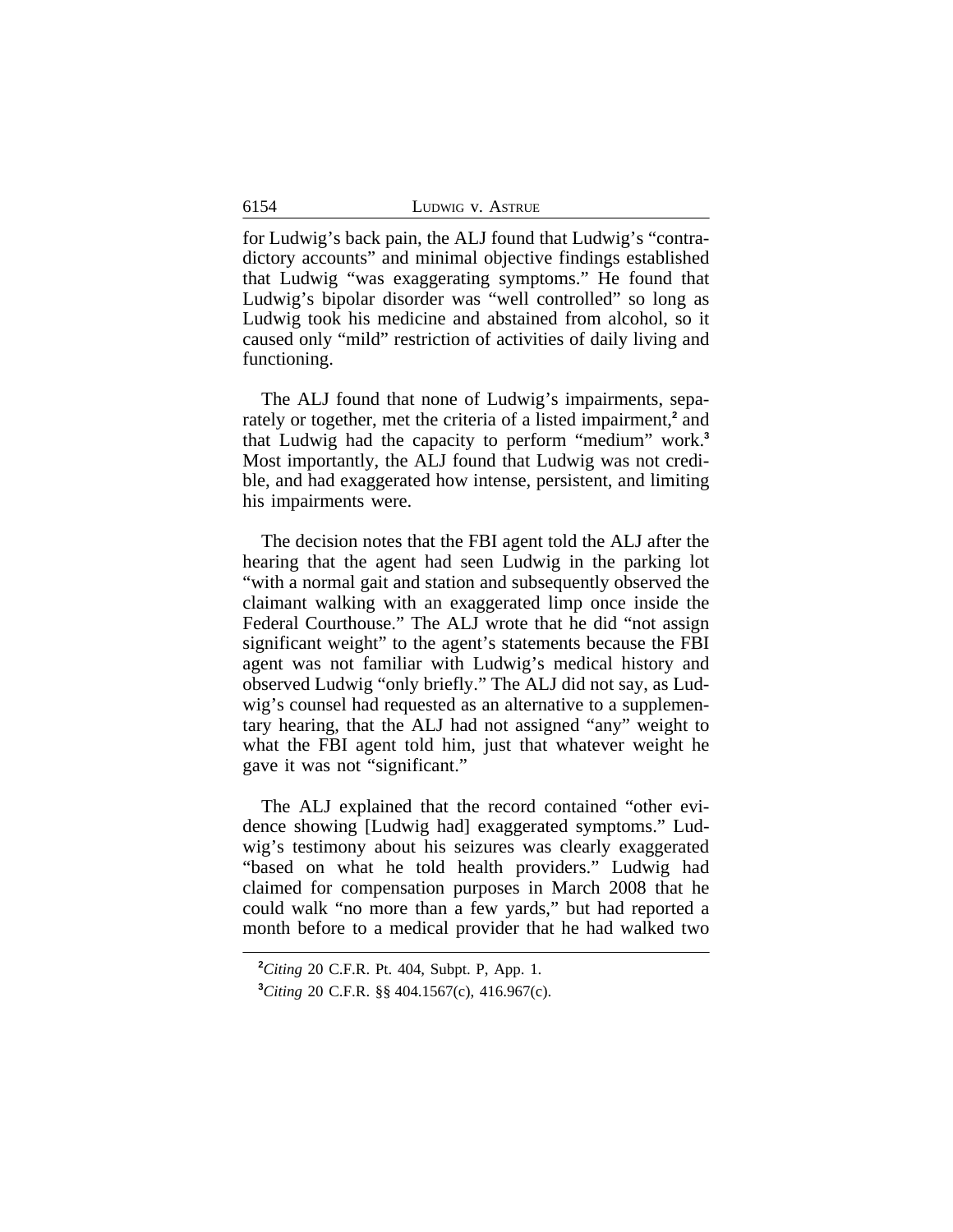| LUDWIG V. ASTRUE | 6155 |
|------------------|------|
|------------------|------|

miles in sub-zero temperatures and suffered frostbite. (Ludwig lives in Fairbanks, Alaska.) Ludwig's back and knee claims were inconsistent with his claim to health care providers that he could press 1,000 pounds. He had exaggerated various parts of his medical history to various providers. Likewise, Ludwig contradicted himself in different contexts about his claimed difficulty with social interactions. His statements that he walked for exercise, cut wood for heat, and stood for nine hours a day as a cook, contradicted his claimed physical limitations. The ALJ found that Ludwig could still work as a cook, as he had before he was fired for not getting along, and was not disabled under the Social Security Act. The district court affirmed.

## **II. Analysis**

### *A. Standard of Review*

We review the district court's decision de novo "to ensure that the [ALJ's] decision was supported by substantial evidence and a correct application of the law." **4** Substantial evidence means "such relevant evidence as a reasonable mind might accept as adequate to support a conclusion," and "[e]ven when the evidence is susceptible to more than one rational interpretation, we must uphold the ALJ's findings if they are supported by inferences reasonably drawn from the record." **5**

## *B. The Ex Parte Contact*

The ex parte contact in this case is troubling. Judges are supposed to get their evidence from the testimony and exhib-

**<sup>4</sup>***Valentine v. Comm'r Soc. Sec. Admin.*, 574 F.3d 685, 690 (9th Cir. 2009) (citation omitted).

**<sup>5</sup>***Molina v. Astrue*, 674 F.3d 1104, 1110-11 (9th Cir. 2012) (citations omitted).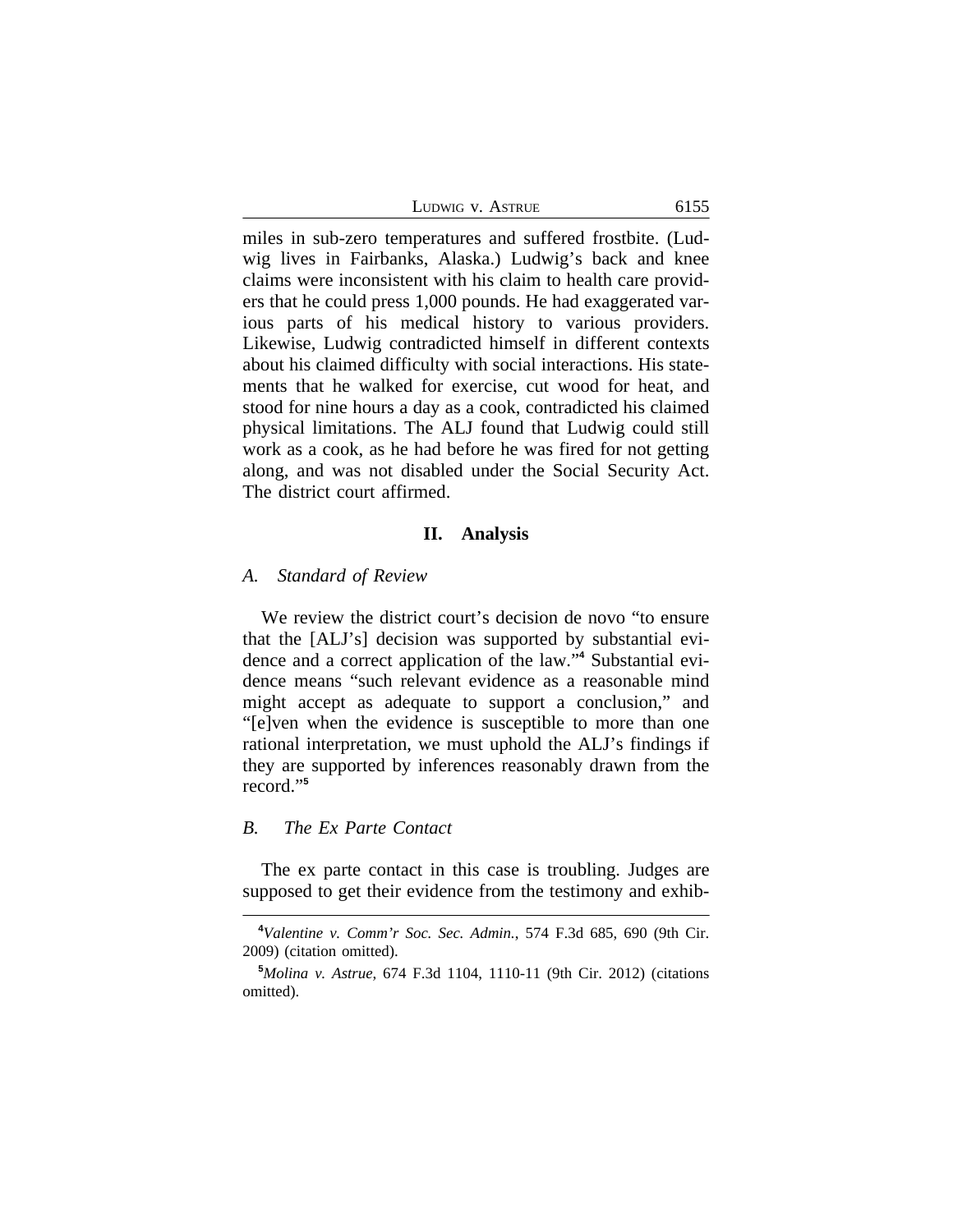6156

its, not private chats.**<sup>6</sup>** The judge should have refused to hear the ex parte communication. Ordinarily, if someone says to a judge, "Judge, you know that case you heard this morning?", a judge responds, "Don't tell me anything about it. I can't listen to evidence out of court."

The FBI agent's statements went to the heart of the case. Part of Ludwig's disability claim was his knee problem that he said made it hard to walk. He limped in the courtroom. The FBI agent told the ALJ that he saw Ludwig walking in the parking lot without limping. That is to say, the FBI agent told the ALJ privately that Ludwig was faking.

An FBI agent, by virtue of his employment, is likely to have more credibility with a trier of fact than a felon like Ludwig, with conflicting medical records and a history of substance abuse. To impeach the FBI agent, Ludwig's lawyer wanted to ask the agent in a supplementary hearing, "How do you know the person you saw in the parking lot was Ludwig?" That is a good question, and counsel doubtless had reasons for wanting to ask the FBI agent in front of the ALJ. The FBI agent was under no obligation to talk to Ludwig's attorney, and might have refused to answer his questions without a scheduled hearing. Even if the FBI agent did respond to counsel's inquiries, he would have plenty of time to improve how his answers sounded if he got a private rehearsal with claimant's counsel. Without a hearing, the ALJ would not be able to see the agent's demeanor when answering questions.

**[1]** Ludwig's lawyer asked for either an assurance that the ALJ would give no weight to the ex parte communication, or

**<sup>6</sup>** *See* 42 U.S.C. § 405(b)(1) (providing that if a hearing is held, the Commissioner of Social Security "shall, *on the basis of evidence adduced at the hearing*, affirm, modify, or reverse the Commissioner's findings of fact and [initial disability] decision") (emphasis added); 20 C.F.R. § 404.953(a) (providing that the "administrative law judge must base [its] decision *on the preponderance of the evidence offered at the hearing or otherwise included in the record*") (emphasis added).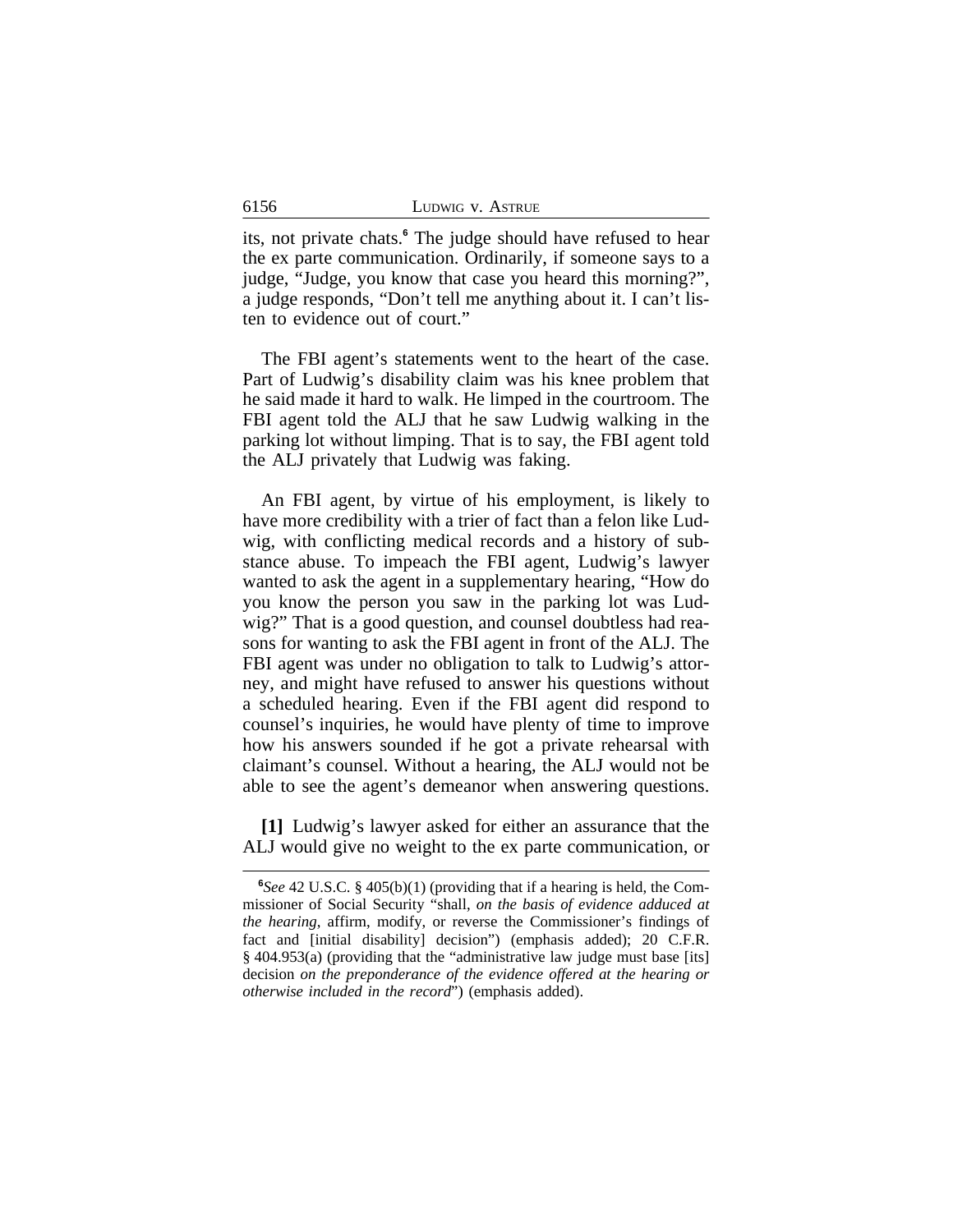| Ludwig v. Astrue | 6157 |
|------------------|------|
|                  |      |

else a supplementary hearing to explore what force it should have. He got neither. The ALJ said in his decision that he did not give "significant" weight to the FBI agent's information, not that he disregarded it or gave it no weight. Congress has commanded that the ALJ's decision be "on the basis of evidence adduced at the hearing," not on the basis, even in part, of private chats outside the hearing.**<sup>7</sup>**

**[2]** Ludwig cites *Richardson v. Perales*, but that case addresses whether hearsay reports can constitute substantial evidence, not ex parte communications.**<sup>8</sup>** Ludwig also cites *Guenther v. Commissioner*, which is binding circuit authority and on point. We held, in the first of our two decisions in that case, that " '*ex parte* proceedings are anathema in our system of justice,' " and "absent some 'compelling justification,' *ex parte* communications will not be tolerated." **9** We held that disclosure of the ex parte information after the trial was over denied the other side "a meaningful opportunity to be heard." **10** We remanded for an evidentiary hearing to determine precisely what the contents of the ex parte communication were, why it was made, why it was not served on opposing counsel, and such other facts as might bear on acceptance and consideration of the ex parte communication.**<sup>11</sup>** When the case came back to us, after the record had been supplemented with findings and the contents of the ex parte communication, we held that the ex parte communication prejudiced the appellants, and denial of a supplementary hearing had denied them an adequate opportunity for rebuttal.**<sup>12</sup>**

**<sup>7</sup>** 42 U.S.C. § 405(b)(1).

**<sup>8</sup>***Richardson v. Perales*, 402 U.S. 389, 402 (1971).

**<sup>9</sup>***Guenther v. Comm'r*, 889 F.2d 882, 884 (9th Cir. 1989) (quoting *United States v. Thompson*, 827 F.2d 1254, 1258-59 (9th Cir. 1987)). **<sup>10</sup>***Id.*

**<sup>11</sup>***Id.* at 885.

**<sup>12</sup>***Guenther v. Comm'r*, 939 F.2d 758, 761 (9th Cir. 1991).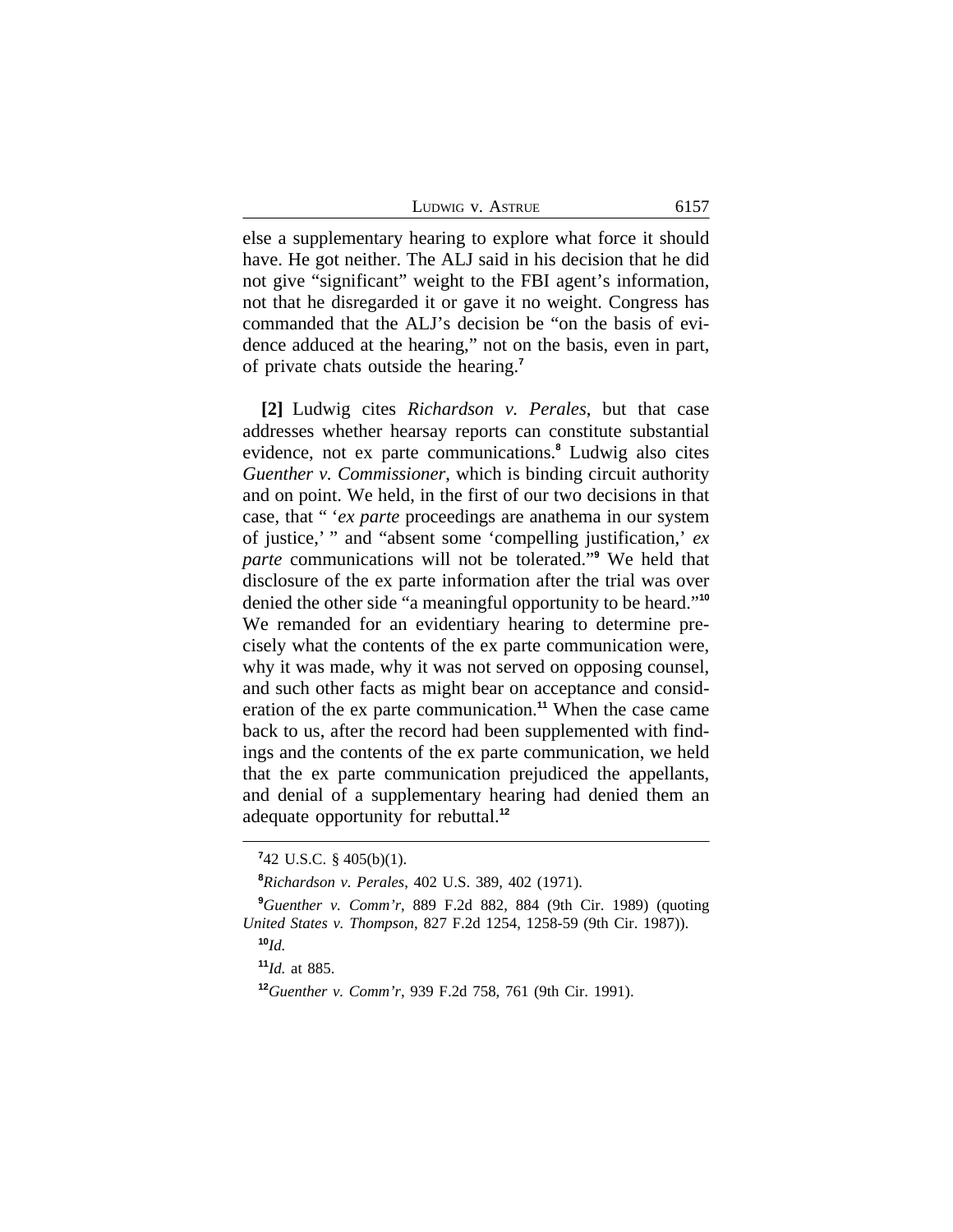We reversed in *Guenther*, requiring that the case be reassigned to a different judge who had not been exposed to the ex parte communication.**<sup>13</sup>** We admonished that "[w]e trust that we will not again be confronted by an institutionalized due process violation," such as the ex parte communication in that case, which went "both to the merits of the case and to the [appellants'] character generally." **<sup>14</sup>** Yet today, we are.

This case differs from *Guenther* in that the ALJ here promptly notified Ludwig's attorney of the ex parte communication. Also, the error in *Guenther* was more egregious, in that the ex parte communication was by a party to the proceeding. We are not persuaded that these distinctions make a difference to the question of whether Ludwig was entitled to an evidentiary hearing, though, since the judge in both *Guenther* and this case received an ex parte communication going to the heart of the case, and declined to say that he disregarded it.

By contrast, we affirmed a decision, despite ex parte communication, in *Alexander Shokai, Inc. v. Commissioner*. **<sup>15</sup>** In *Shokai*, counsel was provided with notice of a hearing addressing a third party motion to quash a subpoena, and elected not to attend.**<sup>16</sup>** No secret communication was made to the judge, as in *Guenther* or this case. At the hearing in open court, prior to trial, government counsel brought up matters relating to the merits of the case and outside the scope of the notice of hearing.**<sup>17</sup>** The judge in *Shokai* expressly refused to make any rulings on these matters until opposing counsel could be heard.**<sup>18</sup>** In *Shokai*, unlike this case, the error was

6158

**<sup>18</sup>***Id.*

**<sup>13</sup>***Id.* at 762.

**<sup>14</sup>***Id.* at 761-62.

**<sup>15</sup>***Alexander Shokai, Inc. v. Comm'r*, 34 F.3d 1480 (9th Cir. 1994). **<sup>16</sup>***Id.* at 1484.

**<sup>17</sup>***Id.*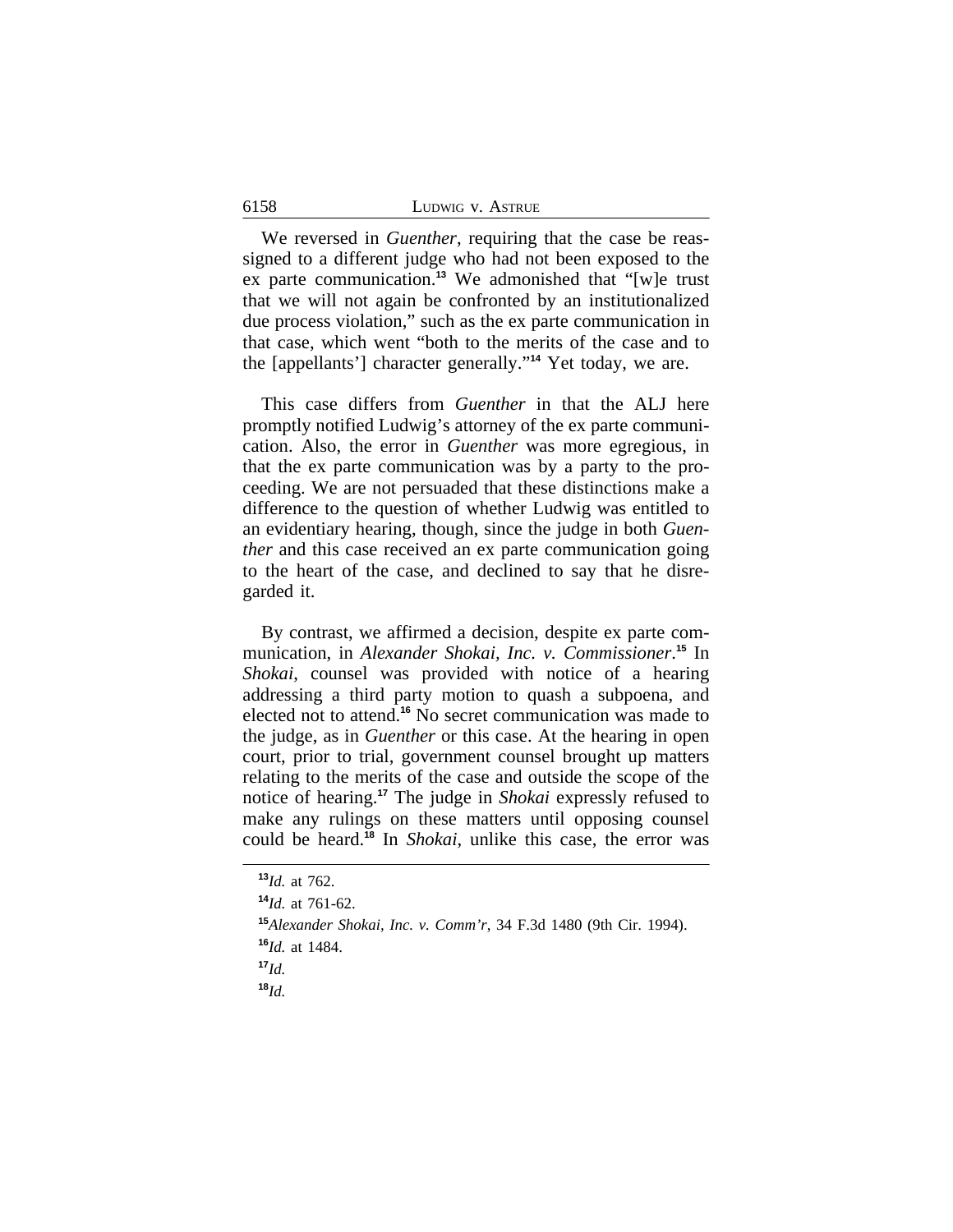| LUDWIG V. ASTRUE |  |  |
|------------------|--|--|
|------------------|--|--|

before trial, and counsel had an adequate opportunity to deal with it at trial, before the judge formed a conclusion.

**[3]** Allowing the FBI agent to speak to the judge outside the presence of counsel, with no opportunity for counsel to cross-examine the agent, and no assurance that the communication had no influence on the result, was error. "Notice and [a meaningful] opportunity to be heard are the hallmarks of procedural due process." **<sup>19</sup>** Though Ludwig was given notice of the evidence against him, he was not given a meaningful opportunity to be heard on it. The ALJ offered his own impeachment that the FBI agent's observation was brief and that the agent was unfamiliar with Ludwig's medical records. But Ludwig's lawyer might have done better. Where, as here, the communication is ex parte, is not disregarded by the judge, and may be subject to significant factual questions, we cannot see what justification there could be for denying a request for an evidentiary hearing. Receipt of the ex parte communication, assignment of some weight to it, and denial of a supplementary hearing to address it, was error.

#### *C. Harmlessness*

**[4]** Because the judge erred by considering the ex parte evidence without allowing a supplementary hearing, we are required to evaluate whether there was prejudice. We need not decide whether, in these circumstances, a statement that the judge disregarded the evidence would suffice to establish absence of prejudice, because the ALJ made no such statement. We do not suggest that private chats with witnesses are purged of any taint by a rote recitation that they were given "no" weight. But here we do not have even that assurance. No "significant" weight, perhaps a more candid statement than "no" weight, carries a negative pregnant, that the communication received some weight.

**<sup>19</sup>***Guenther*, 889 F.2d at 884.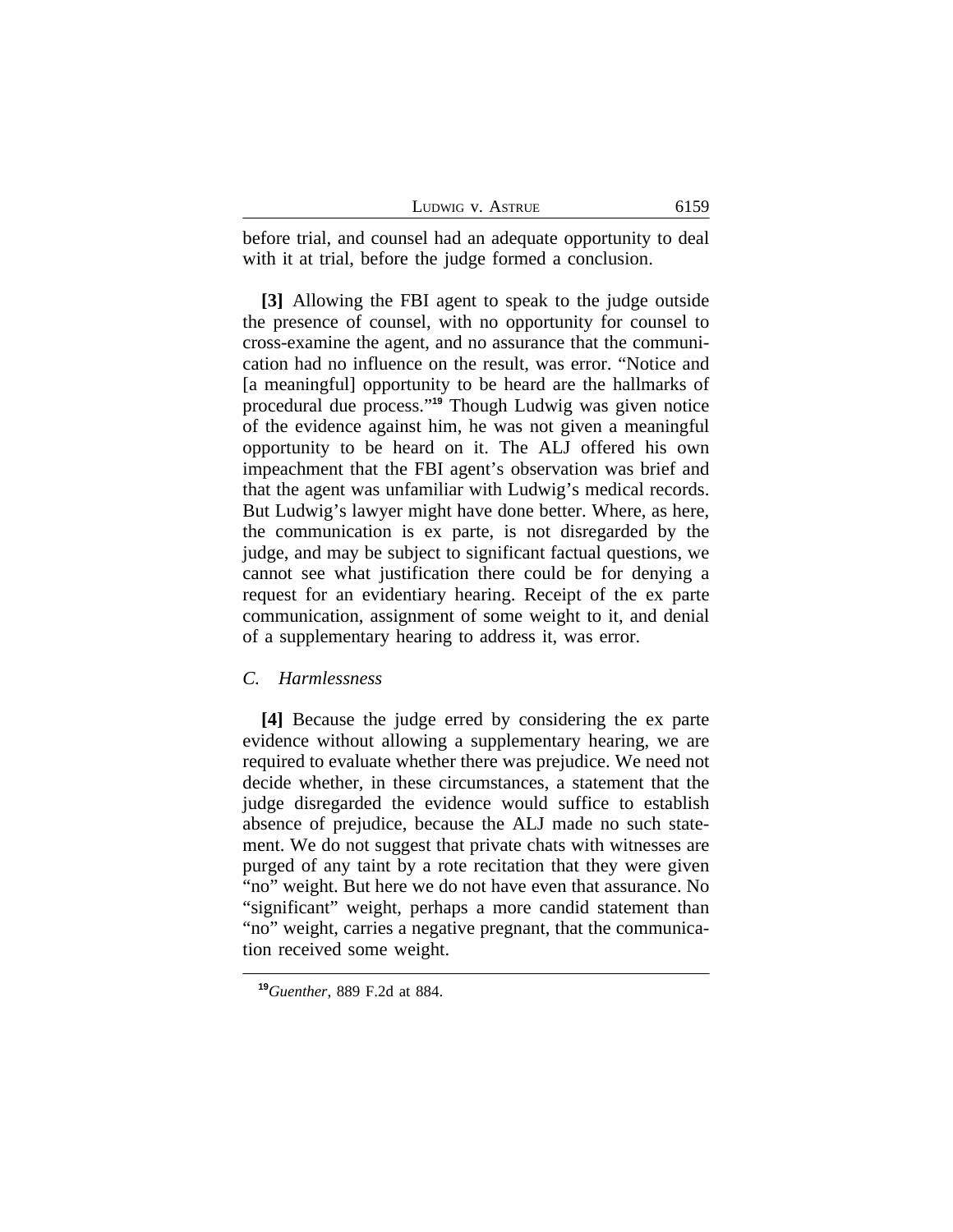#### 6160 LUDWIG v. ASTRUE

**[5]** *Shinseki v. Sanders* establishes that administrative adjudications are subject to the same harmless error rule as generally applies to civil cases. Reversal on account of error is not automatic, but requires a determination of prejudice.**<sup>20</sup>** Determination of prejudice requires "case-specific application of judgment, based upon examination of the record," not "mandatory presumptions and rigid rules." **<sup>21</sup>** The burden is on the party claiming error to demonstrate not only the error, but also that it affected his "substantial rights," which is to say, not merely his procedural rights.**<sup>22</sup>** Among the case-specific factors an appellate court must consider are "an estimation of the likelihood that the result would have been different," **<sup>23</sup>** as well as the impact of the error on the public perception of such proceedings:

[T]he factors that inform a reviewing court's "harmless-error" determination are various, potentially involving, among other case-specific factors, an estimation of the likelihood that the result would have been different, an awareness of what body (jury, lower court, administrative agency) has the authority to reach that result, a consideration of the error's likely effects on the perceived fairness, integrity, or public reputation of judicial proceedings, and a hesitancy to generalize too broadly about particular kinds of errors when the specific factual circum-

**<sup>23</sup>***Sanders*, 556 U.S. at 411.

**<sup>20</sup>***Shinseki v. Sanders*, 556 U.S. 396, 407 (2009). *See Molina v. Astrue*, 674 F.3d 1104, 1118 (9th Cir. 2012); *McLeod v. Astrue*, 640 F.3d 881, 888 (9th Cir. 2011).

**<sup>21</sup>***Sanders*, 556 U.S. at 407.

**<sup>22</sup>***Id.* at 407-409. The harmless error rule, as codified, requires us to "give judgment after an examination of the record without regard to errors or defects which do not affect the substantial rights of the parties." 28 U.S.C. § 2111; *Molina*, 674 F.3d at 1118.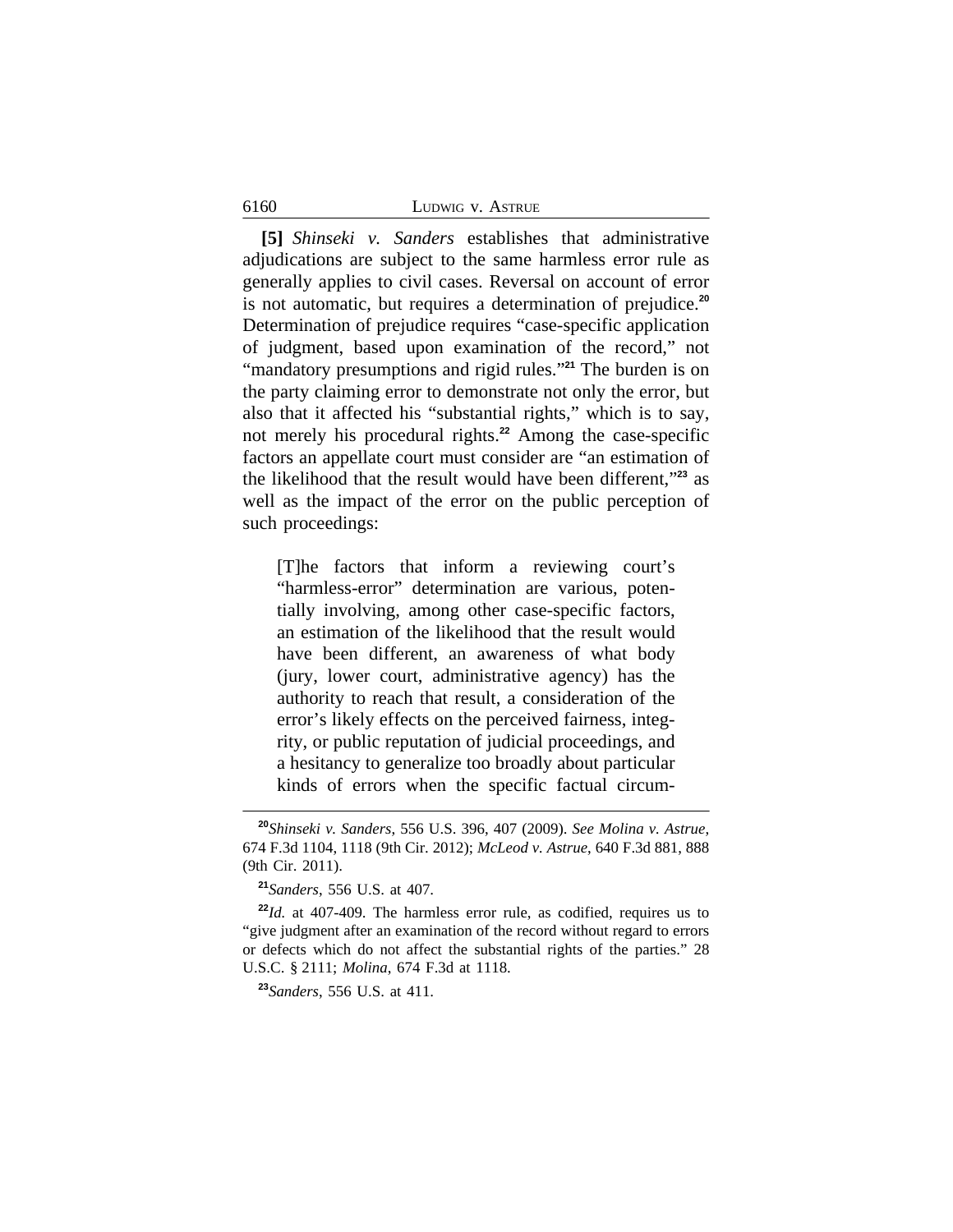stances in which the error arises may well make all the difference.**<sup>24</sup>**

We addressed the issue of harmless error in social security disability cases in *McLeod v. Astrue*, holding that *Sanders* applies fully to them.**<sup>25</sup>** We held that the claimant need not necessarily show what other evidence might have been obtained had there not been error, but does have to show at least a "substantial likelihood of prejudice." **<sup>26</sup>** And as *Sanders* required, we held that to evaluate error for harmlessness, "we must exercise judgment in light of the circumstances of the case," as opposed to the sort of presuming and generalizing that *Sanders* rejected.**<sup>27</sup>**

**[6]** Having done so, we conclude that there was no prejudice from the error. The contradictions between what Ludwig said when he testified in his disability hearing, and what he had said on other occasions, were dramatic. He had to have spoken falsely for many years to medical personnel for him to be speaking truthfully at his hearing. Considering the record as a whole, and the ALJ's explanation of his decision, we are convinced that Ludwig has not demonstrated that the decision would have been any different without the ex parte communication.

How could the ALJ give some weight to the FBI agent's communication, but not a "significant" enough amount to affect the outcome? Any judge with an adequate amount of humility makes many decisions about which he has varying degrees of confidence in his own judgment. Learning after a firm conviction has been formed that one's conviction is supported by additional evidence can affect the judge's level of confidence in his decision, without affecting the outcome of

**<sup>24</sup>***Id.* at 411-12.

**<sup>25</sup>***McLeod v. Astrue*, 640 F.3d 881, 887 (9th Cir. 2011). **<sup>26</sup>***Id.* at 888. **<sup>27</sup>***Id.*